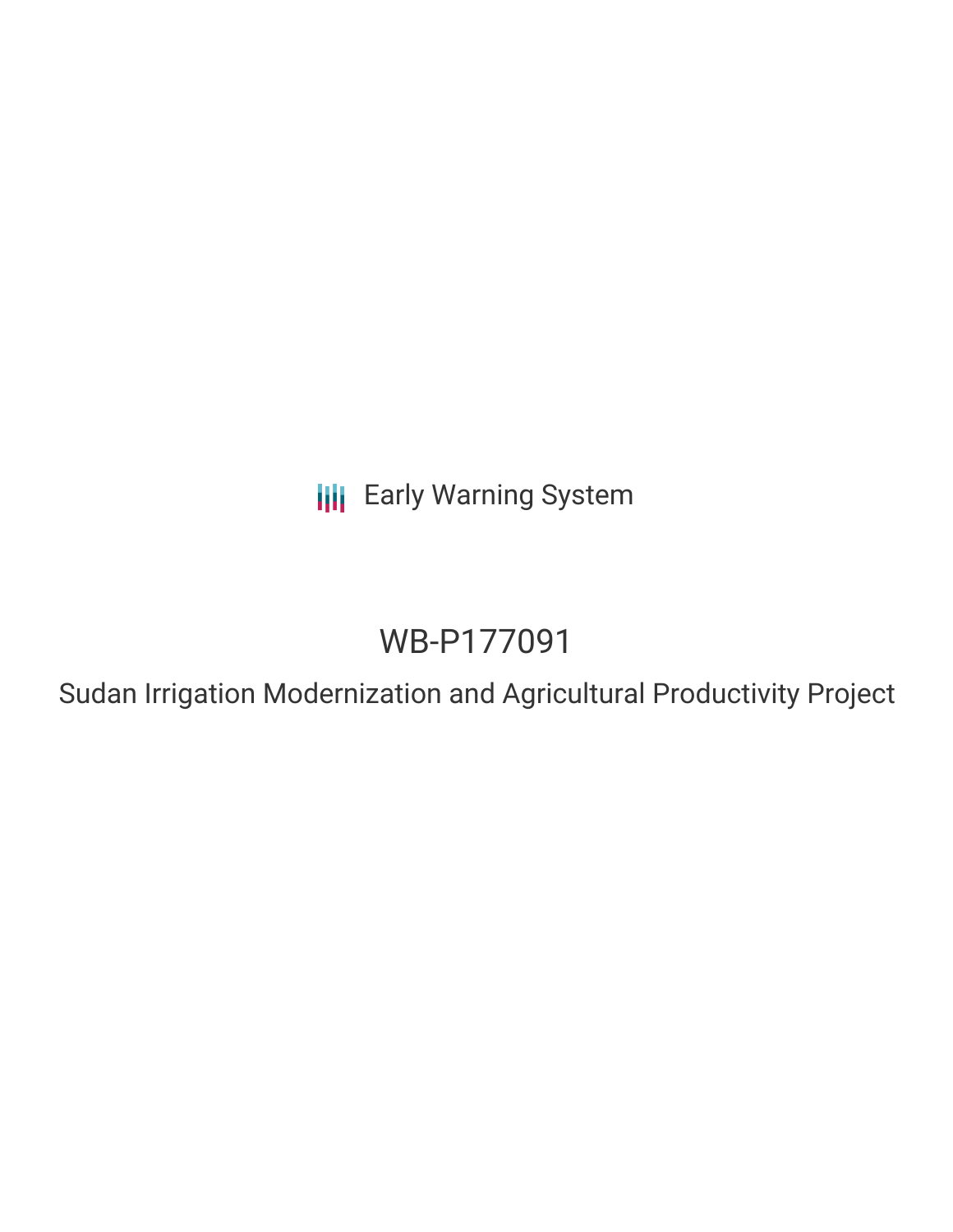

# Early Warning System Sudan Irrigation Modernization and Agricultural Productivity Project

## **Quick Facts**

|                                | Sudan                    |
|--------------------------------|--------------------------|
| <b>Countries</b>               |                          |
| <b>Financial Institutions</b>  | World Bank (WB)          |
| <b>Status</b>                  | Proposed                 |
| <b>Bank Risk Rating</b>        | A                        |
| <b>Voting Date</b>             | 2022-03-31               |
| <b>Borrower</b>                | Republic of Sudan        |
| <b>Sectors</b>                 | Agriculture and Forestry |
| <b>Investment Type(s)</b>      | Grant                    |
| <b>Investment Amount (USD)</b> | \$300.00 million         |
| <b>Loan Amount (USD)</b>       | \$300.00 million         |
| <b>Project Cost (USD)</b>      | \$300.00 million         |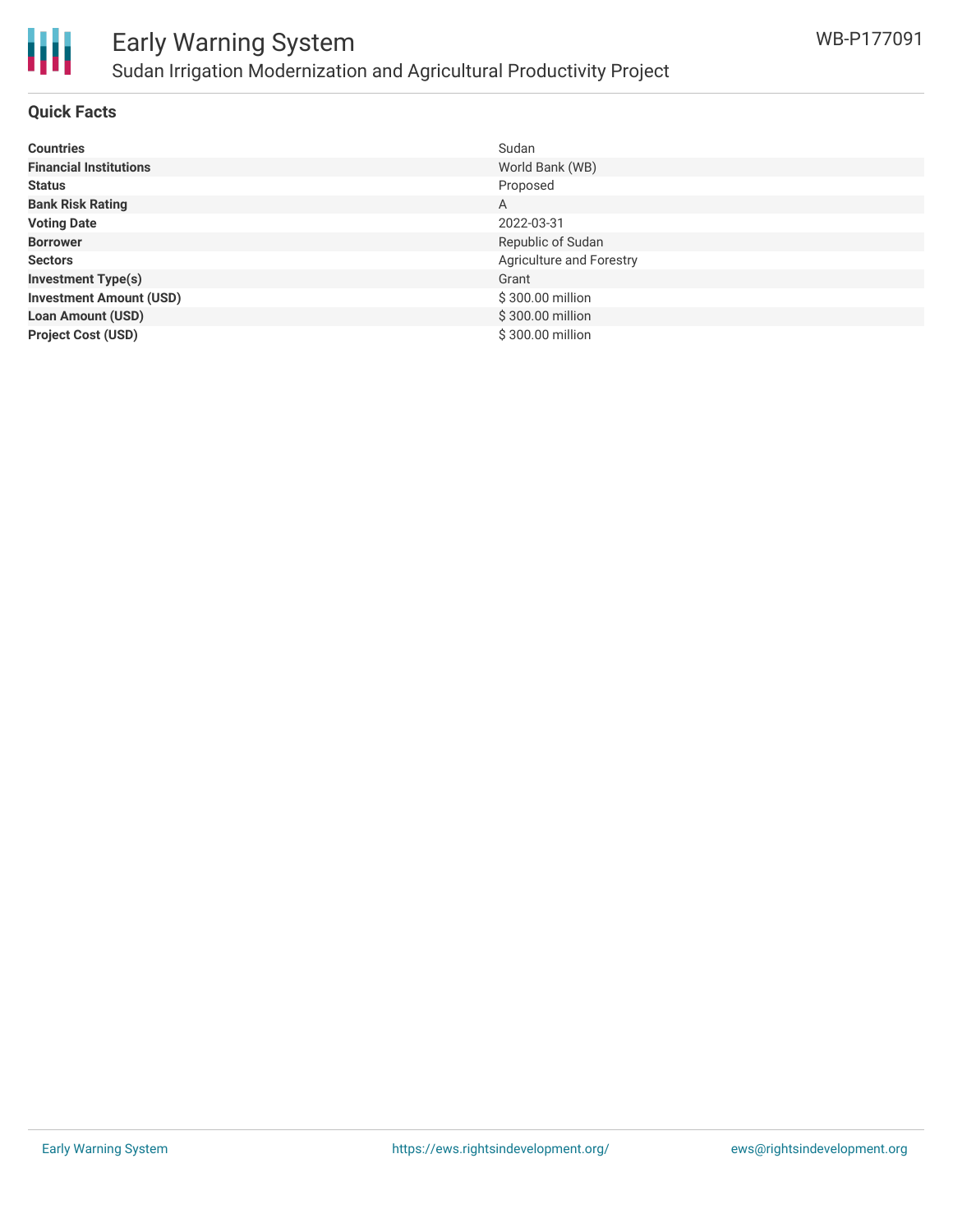# **Project Description**

According to bank document, the project objective is to improve irrigation and drainage services and to improve agricultural support services in and around selected irrigation areas in Sudan.

The project has three components:

- 1. Component 1: Pathways for Building Robust Irrigated Agriculture Institutions (\$30 million). This component aims to address key institutional, policy, regulatory and technical bottlenecks that hamper effective coordination, planning and implementation of the irrigated agriculture sub-sector that will support both MoIWR and MoA.
	- i. Sub-component 1.1. Strengthening Sector Planning and Oversight (\$7 million).
	- ii. Sub-component 1.2: Institutional Capacity Strengthening and Capacity building (\$10 million).
	- iii. Sub-component 1.3: Project Management and Coordination (\$13 million).
- 2. Component 2: Revitalization of Irrigated Agriculture (US \$230 million)- This component aims to finance catalytic infrastructure investments in a comprehensive and participatory manner.
	- i. Sub-component 2.1: Rehabilitation and Modernization of Medium Size Pump Irrigation Schemes (US \$120 million)
	- ii. Sub-component 2.2: Rehabilitation and Modernization of Spate Irrigation Schemes (US \$60 million)
	- iii. Sub-component 2.3: Improving Water Management for large Scale irrigation (US \$50 million)
- 3. Component 3: Strengthening Agricultural Services (\$40 million). This component includes two subcomponents, which will focus on improving agricultural knowledge and practices, on-farm water management and, farm mechanization, value addition and strengthening agriculture market service linkages.
	- i. Sub-component 3.1 Enhancing farmer capacity in good agricultural practices (\$ 15 million).
	- ii. Sub-component 3.2: Improving Support Services for Agricultural value chains (\$25 million)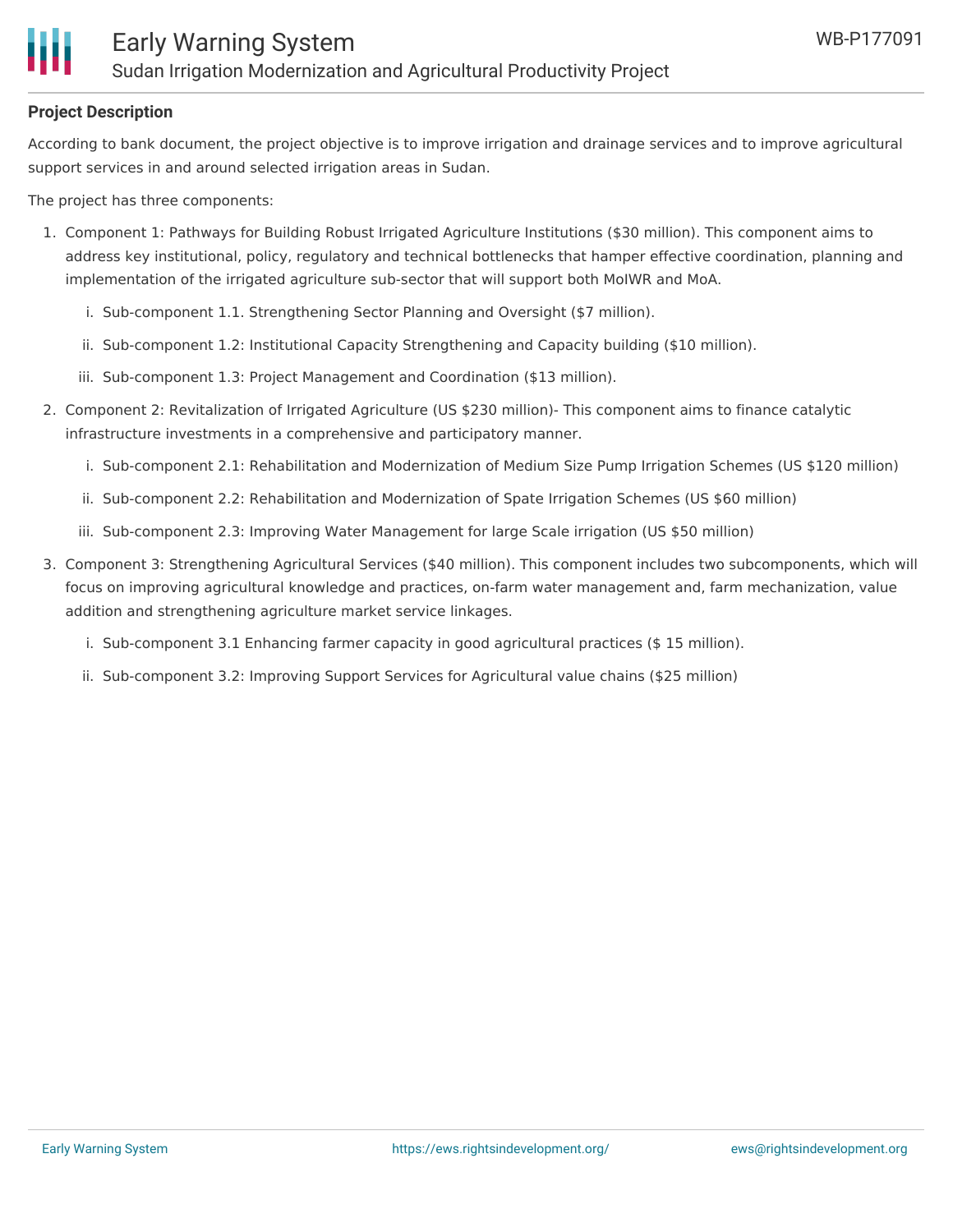

# Early Warning System Sudan Irrigation Modernization and Agricultural Productivity Project

# **Investment Description**

World Bank (WB)